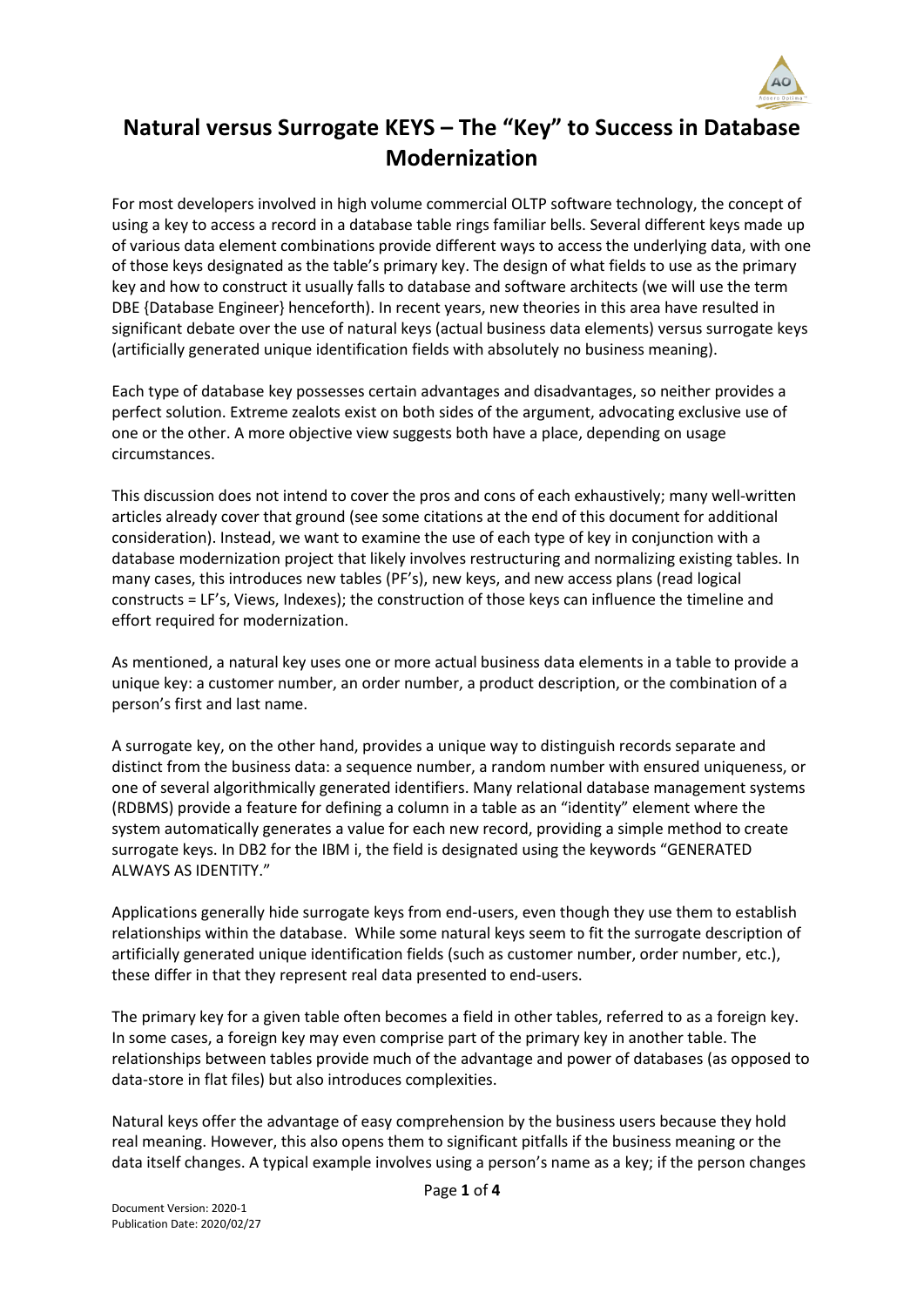

their name (for example, when their marital status changes), all instances of the key in all tables where the key exists require updates to maintain all the proper records linkages between all the tables.

Surrogate keys do not suffer the same issue. If a record with a surrogate identifier of "56" represents "Mary Smith," changing her name to "Mary Jones" involves changing the single table containing the actual name value. All foreign key references in other tables use "56", which remains unchanged. Surrogate keys may also simplify situations where the natural key for a table would require multiple fields to ensure uniqueness; the surrogate suffices with a single field.

However, in many circumstances, surrogate keys hide otherwise inherent understanding. Customer numbers carry meaning in many companies. An order record containing a customer number may provide a seasoned user instant information of who placed the order since they know many of the numbers by heart. However, if the customer file uses a surrogate key instead of the customer number, then the foreign key in the order record provides no information without also accessing the customer file to determine the name of the customer.

The above barely scratches the surface of the arguments for one or the other. Many proponents of surrogate keys maintain the ability to update business data at will without affecting foreign keys renders surrogate keys superior. Others counter that the rise of the business analyst role and the increase in "ad hoc" queries and reporting to provide business leaders more significant insight into business operations makes the use of natural keys essential to maintain the business meaning of the keys. Again, many well-written and extensive comparisons exist (see a short introductory list of links at the end of this document).

We wish to focus on the impact of each key type, specifically on database modernization. Modernizing the database underlying a 20 to 30-year-old (or older) application generally involves changes to the structure of the tables making up the database and the data stored in each table. Often these older databases grew "organically" over time and contain redundant elements repeated in numerous tables. A modernization effort highly likely includes "normalizing" this data, isolating these elements into one discrete table, so the data exists in only one place, and other tables reference the data through a foreign key relationship with the primary table.

A modernization project must also consider the software development cycle, and here the type of key used for a given file (and potentially the method used to generate the key) begins to impact the project. Realistically, such projects take considerable time, so integrating them into the typical development cycle often provides the most significant impact for the least cost (ROI). Programmers implement the table changes gradually over time as part of other enhancement efforts (see our suggested "*Optimal Authentic Modernization of Heritage IBM i Software Assets***"** document). As such, multiple application environments likely exist; -one for current development, one or more for quality assurance testing, and the primary production environment.

Because each environment is discrete, the same natural keys can typically exist in each environment without concern. Customer number 24680 "Joe's Plumbing" may exist in the customer table in all the environments. Actual production data copied into the test environments (sanitized for privacy where necessary) often reveals oversights and flaws more readily than artificially constructed test data. Identical surrogate keys can also exist in various environments, depending on the generation method. For example, if the process of normalizing a product table leads to the creation of a separate table of available colors, the DBE (Database Engineer) may choose to use a simple sequential number surrogate key for the latter table. This way, the business can easily update the color descriptions without impact through a simple insert/update/delete (BREAD or CRUD) interface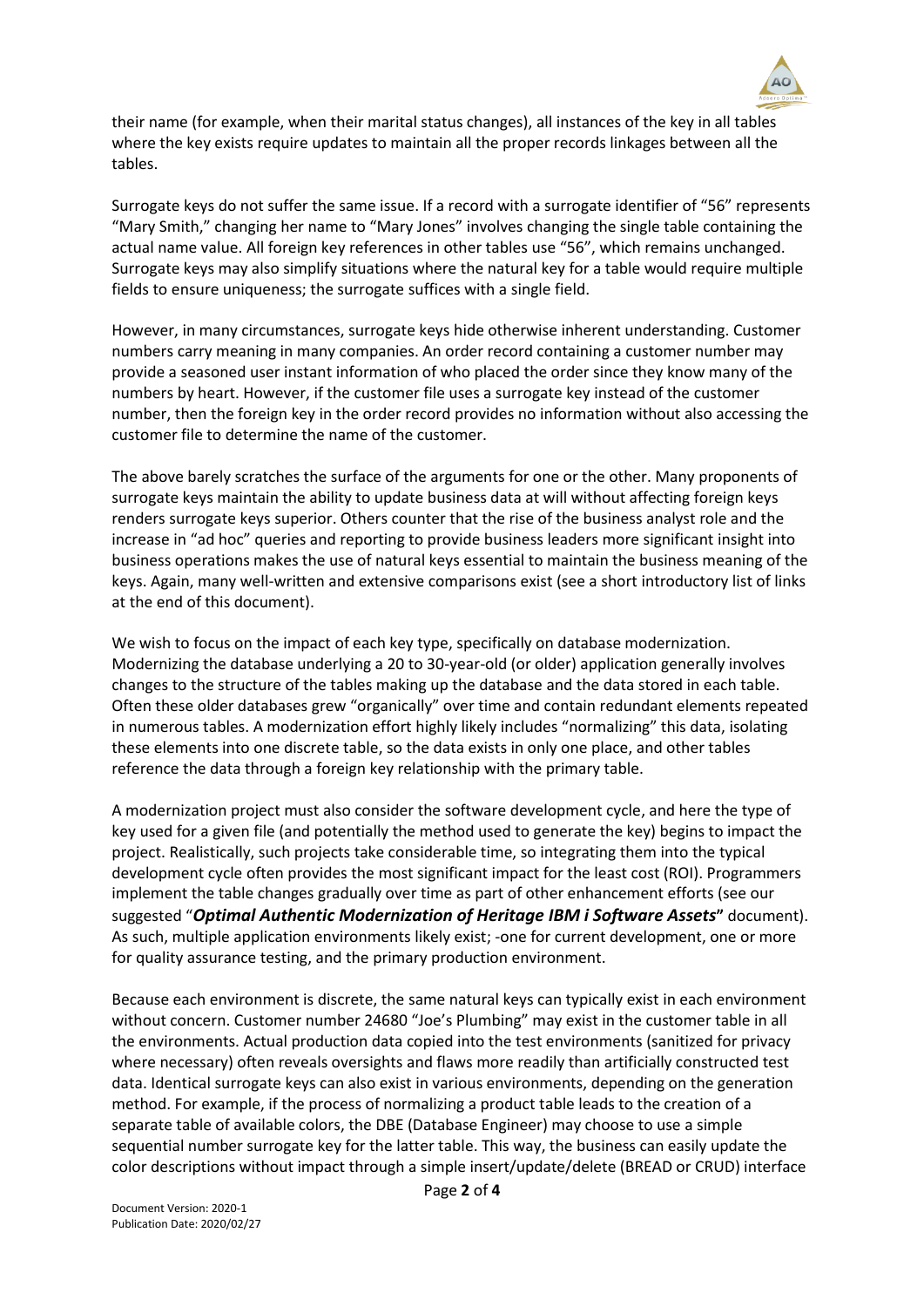

that internally handles maintenance and uniqueness of the sequence number. After verification in the testing environments, "promoting" the color table to production may involve copying the new table (or at least the data therein after creating the new table structure) and using relatively straightforward SQL scripts to update existing affected tables.

Generating surrogate keys through an identity column introduces additional complexities to the above scenario. External processes cannot write to identity columns. Because of this, the surrogate keys for a given table may not match between the development, test, and production environments. This makes copying production data to the test environments more delicate and can complicate the promotion process as well. Loading data from the existing database system into updated versions of current tables becomes more difficult and may require extra scripts to validate or update existing foreign keys.

Many other RDBMS have facilities to address this latter shortcoming, providing capabilities to temporarily suspend the identity aspect of the column to allow the system to write specific values. Unfortunately, DB2 for IBM i only allows permanent removal of the identity attribute from the column.

Choosing the correct type of primary key for any given table requires careful thought and analysis. A well-chosen natural key remains a reliable choice, based on the business meaning it carries for adhoc analysis. Choosing data elements unlikely to change under normal circumstances mitigates the concern over using actual business data. Likewise, for ancillary data tables meant to encapsulate individual aspects (such as the color table example), a simple surrogate key makes an excellent choice for isolating data possibly subject to change. Both types of keys definitely have their uses.

Due to the nature of commercial OLTP applications, the primary users thereof, and especially as a result of massive developments in the areas of data science and cognitive computing, we believe that a well-chosen natural key will likely facilitate improved end-user experience. This is especially true with the gluttony of extraction and analysis tools at the disposal of most end-users, who demand to be able to "slice and dice" transactional data in any way they deem fit.

The preceding paragraph clearly demonstrates the impact as soon as referential constraint relationships are implemented between related entities (tables). Using surrogate keys between associated tables hides the natural relationship, which complicates looking at the data from both an end-user as well as a developer perspective. As soon as well-chosen natural keys are used, the relationship between entities is immediately self-evident from a business perspective.

The main impact for a database modernization effort then lies less with the primary key type and more with the use of RDBMS identity columns. Surrendering control of the key creation to the RDBMS requires careful consideration, as this can add significant overhead that actually exceeds the effort that creating a simple application-driven methodology entails. The latter, combined with simple uniqueness constraints, offers all the benefits that the RDBMS functionality provides while maintaining the control and flexibility to modernize the database in an orderly, incremental fashion.